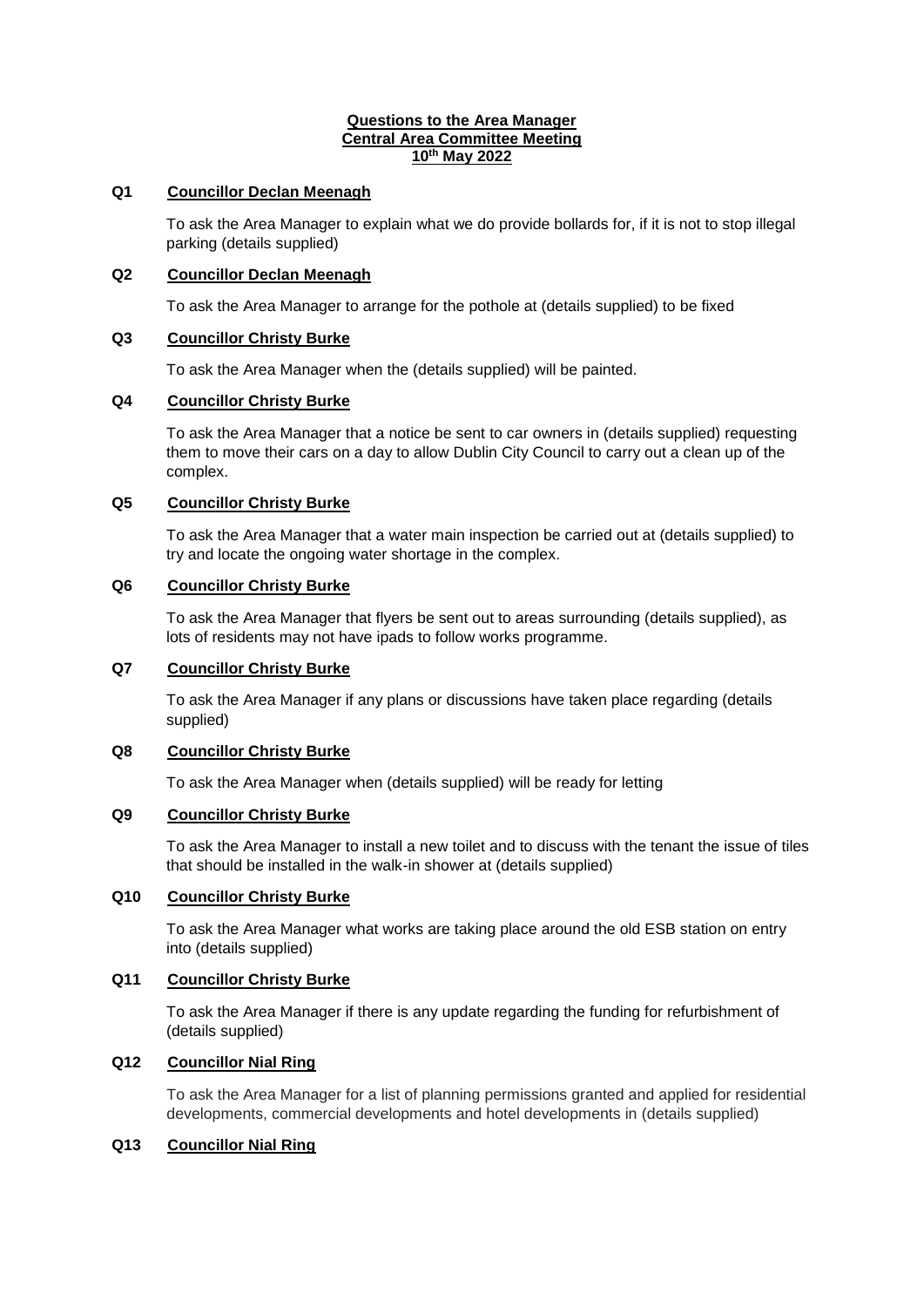To ask the Area Manager to detail progress on arrangements by the Community Development team for summer projects in the area and to list such projects.

# **Q14 Councillor Nial Ring**

To ask the Area Manager to detail the public realm/greening improvements carried out and due to be carried out in (details supplied)

# **Q15 Councillor Nial Ring**

To ask the Area Manager if there are any plans to run a Seniors Summer project in (details supplied). Can the manager also provide details of the proposed project in terms of timing, venues, activities etc.

### **Q16 Councillor Nial Ring**

To ask the Area Manager to clarify (details supplied) as I put in this request and was informed that it would not be considered (see copy of reply received) yet it now appears on the list as a stage 2 project.

### **Q17 Councillor Nial Ring**

To ask the Area Manager to advise as to when the Central Area Councillors will be briefed on the traffic plan as indicated in (details supplied), particularly on the measures being put in place to prevent rat running through residential streets in Ballybough, East Wall and North Strand.

### **Q18 Councillor Nial Ring**

To ask the Manager the following (details supplied):

### **Q19 Councillor Seamas McGrattan**

To ask the Area Manager to prune the trees in (details supplied)

# **Q20 Councillor Seamas McGrattan**

To ask the Area Manager to examine the deteriorating road surface on (details supplied) due to construction traffic using it on a daily basis and what obligation has the developer got to repair this

# **Q21 Councillor Seamas McGrattan**

To ask the Area Manager what was the cost to install the recent ramps on (details supplied) last month and will these ramps be replaced as part of the surfacing of the (details supplied)

# **Q22 Councillor Seamas McGrattan**

To ask the Area Manager to arrange to have the grass cut in (details supplied)

#### **Q23 Councillor Seamas McGrattan**

To ask the Area Manager what is the weeding schedule for the Cabra/Glasnevin ward for the summer months.

#### **Q24 Councillor Seamas McGrattan**

To ask the Area Manager to replace the front door for the tenant in (details supplied)

# **Q25 Councillor Seamas McGrattan**

To ask the Area Manager to provide drainage plans for (details supplied)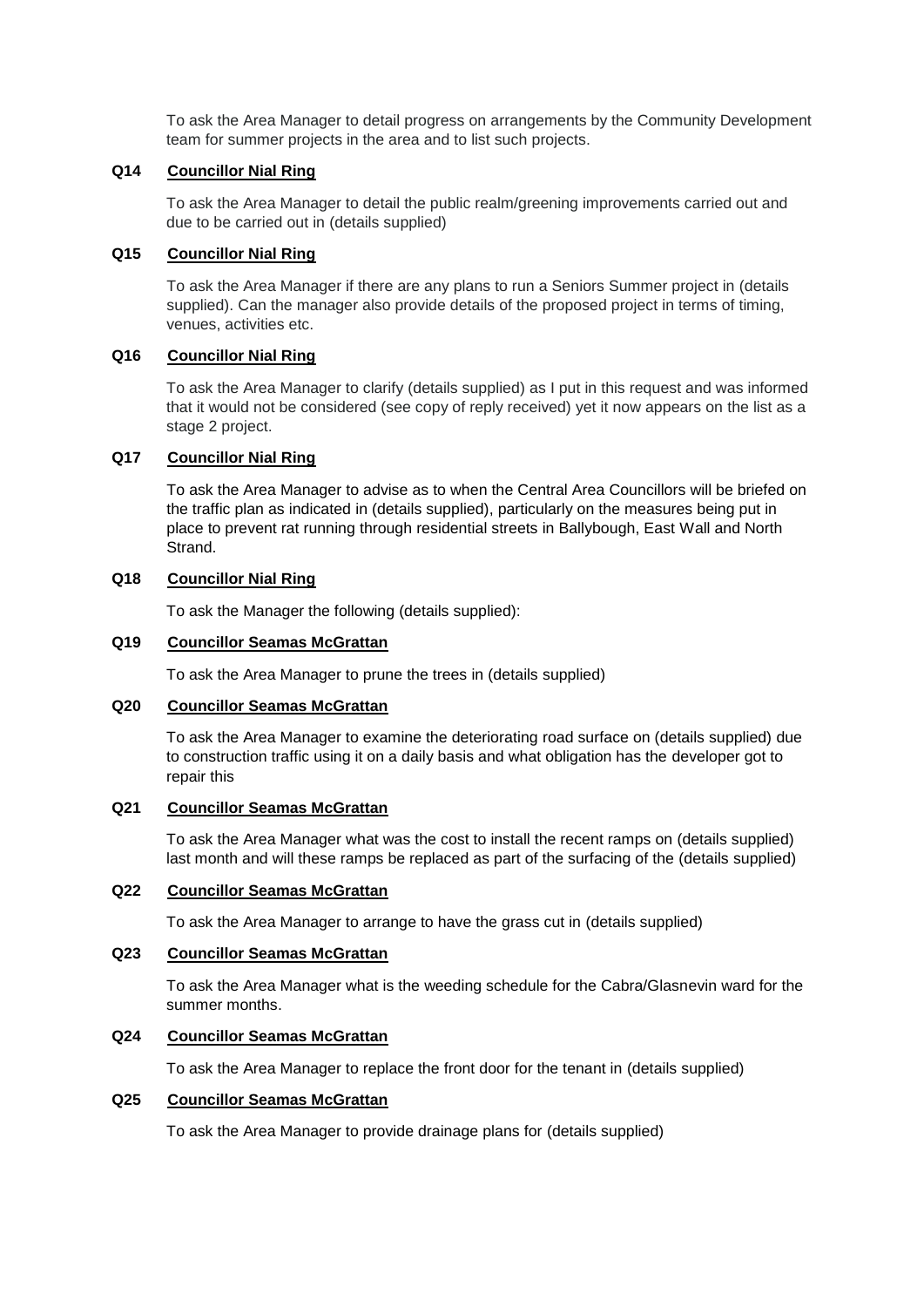# **Q26 Councillor Seamas McGrattan**

To ask the Area Manager are there plans to extend the Dublin bikes scheme into (details supplied)

# **Q27 Councillor Seamas McGrattan**

To ask the Area Manager for an update on discussions with (details supplied)

### **Q28 Councillor Seamas McGrattan**

To ask the Area Manager to install double yellow lines outside the (details supplied) to stop motorists blocking the narrow paths there.

# **Q29 Councillor Seamas McGrattan**

To ask the Area Manager are Dublin City Council leisure facilities fitted with defibrillators ?

### **Q30 Councillor Colm O'Rourke**

To ask the Manager to introduce a range of measures including planters at (details supplied) to prevent public members from constantly parking their vehicle here, although the vehicles are usually there for minutes, there is an endless chain of vehicles doing the same and blocking the footpaths completely.

### **Q31 Councillor Colm O'Rourke**

To ask the Area Manager to introduce a range of measures including planters at (details supplied) to prevent vehicles blocking the footpath or driving off the footpath where there is no dishing.

#### **Q32 Councillor Colm O'Rourke**

To ask the Area Manager when the tree stump will be removed at (details supplied).

# **Q33 Councillor Colm O'Rourke**

To ask the Area Manager to request that the tree at (details supplied) be considered for pruning in the next tree maintenance programme.

# **Q34 Councillor Colm O'Rourke**

To ask the Area Manager if planters could be provided for (details supplied) to enhance the estate.

#### **Q35 Councillor Colm O'Rourke**

To ask the Area Manager if the disability needs of the child of a DCC tenant (details supplied) could be accommodated, including an adaptation extension to provide a more suitable sleeping space and bathroom AND could the Manager arrange for the current bathroom of the tenant to be brought up to standard?

# **Q36 Councillor Colm O'Rourke**

To ask the Area Manager for new trees to be planted at (details supplied) as the trees that were there previously have not been replaced and to ask if there is any indication as to when the new trees may be planted.

### **Q37 Councillor Colm O'Rourke**

To ask the Area Manager to erect bollards at (details supplied) due to vehicles constantly being parked on the footpath here, especially at weekends, which completely blocks access for those with buggies, wheelchairs etc.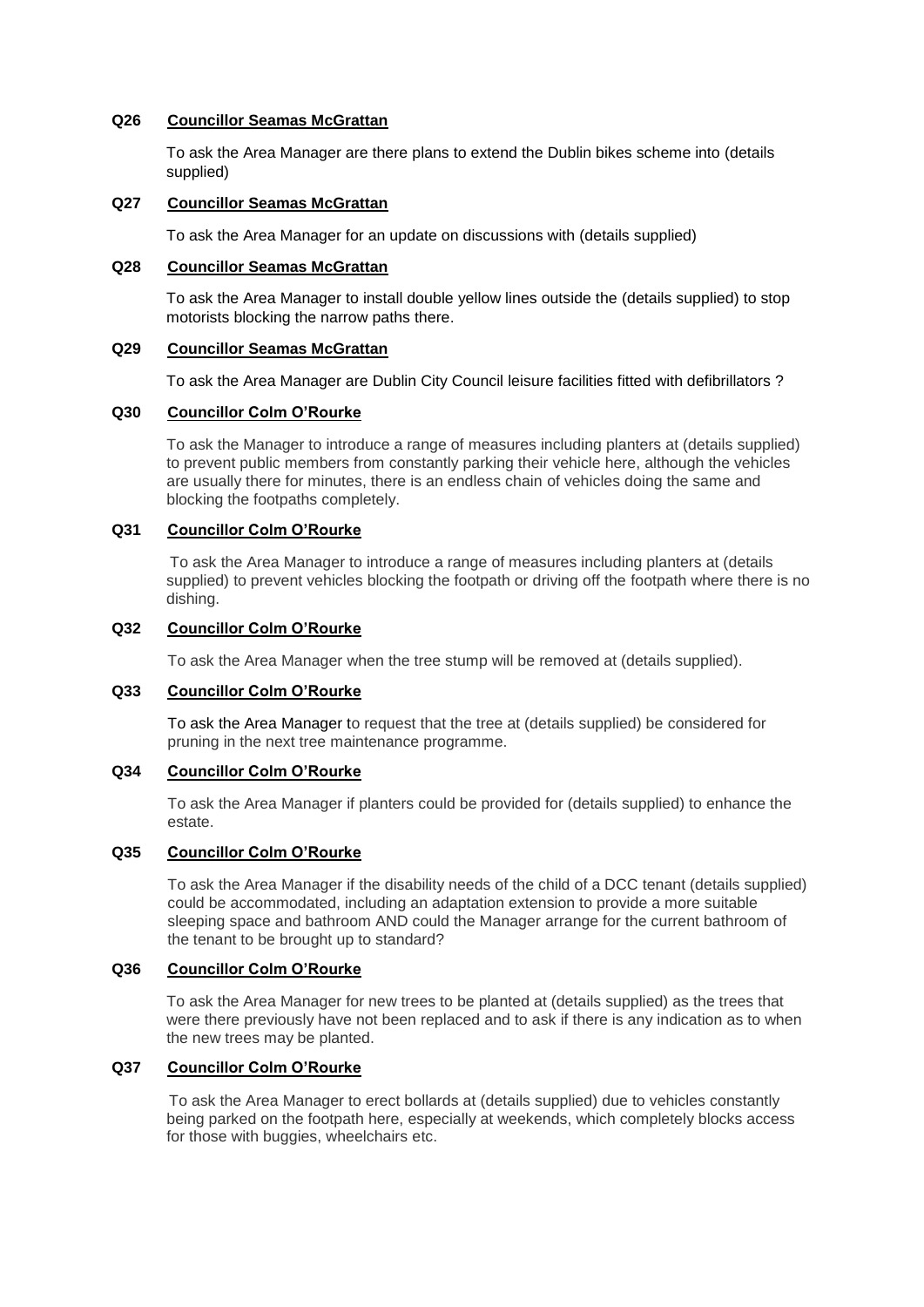## **Q38 Councillor Colm O'Rourke**

To ask the Area Manager for an update regarding a planning enforcement investigation (details supplied)

# **Q39 Councillor Colm O'Rourke**

To ask the Area Manager if the DCC house at (details supplied) could be insulated, similar to other homes in the area that were insulated previously.

### **Q40 Councillor Colm O'Rourke**

To ask the Area Manager to put additional dog waste bins at (details supplied) or standard bins to help tackle the dog waste problem in this area.

#### **Q41 Councillor Joe Costello**

To ask the Area Manager to provide bins at (details supplied) and if he will ensure that they are emptied regularly to prevent dumping and litter building up:

#### **Q42 Councillor Joe Costello**

To ask the Area Manager if the front doors of (details supplied) should be replaced/repaired as I have been receiving complaints about them being very draughty

### **Q43 Councillor Joe Costello**

To ask the Area Manager to carry out a survey of the members in GAA and soccer clubs in the Central Area with a view to determining the increase in players by gender in both codes and with a view to providing extra sports facilities.

#### **Q44 Councillor Joe Costello**

To ask the Area Manager why the extended footpath along one side of details supplied is fenced off and if DCC will plant some trees there.

### **Q45 Councillor Joe Costello**

To ask the Area Manager if he will consider the request from (details supplied)

#### **Q46 Councillor Joe Costello**

To ask the Area Manager if he will respond to the enclosed email which outlines the parking and litter issues at (details supplied)

#### **Q47 Councillor Joe Costello**

To ask the Area Manager to state the number of housing units in Strategic Housing Developments that have been granted permission in the Central Area each year since the SHD planning system was introduced in 2017 and the number of commencement notices that have been lodged in each year.

# **Q48 Councillor Eimer McCormack**

To ask the Area Manager to advise as to when will (details supplied 1) and (details supplied 2) have their front doors replaced with PVC doors and have their flats insulated?

#### **Q49 Councillor Eimer McCormack**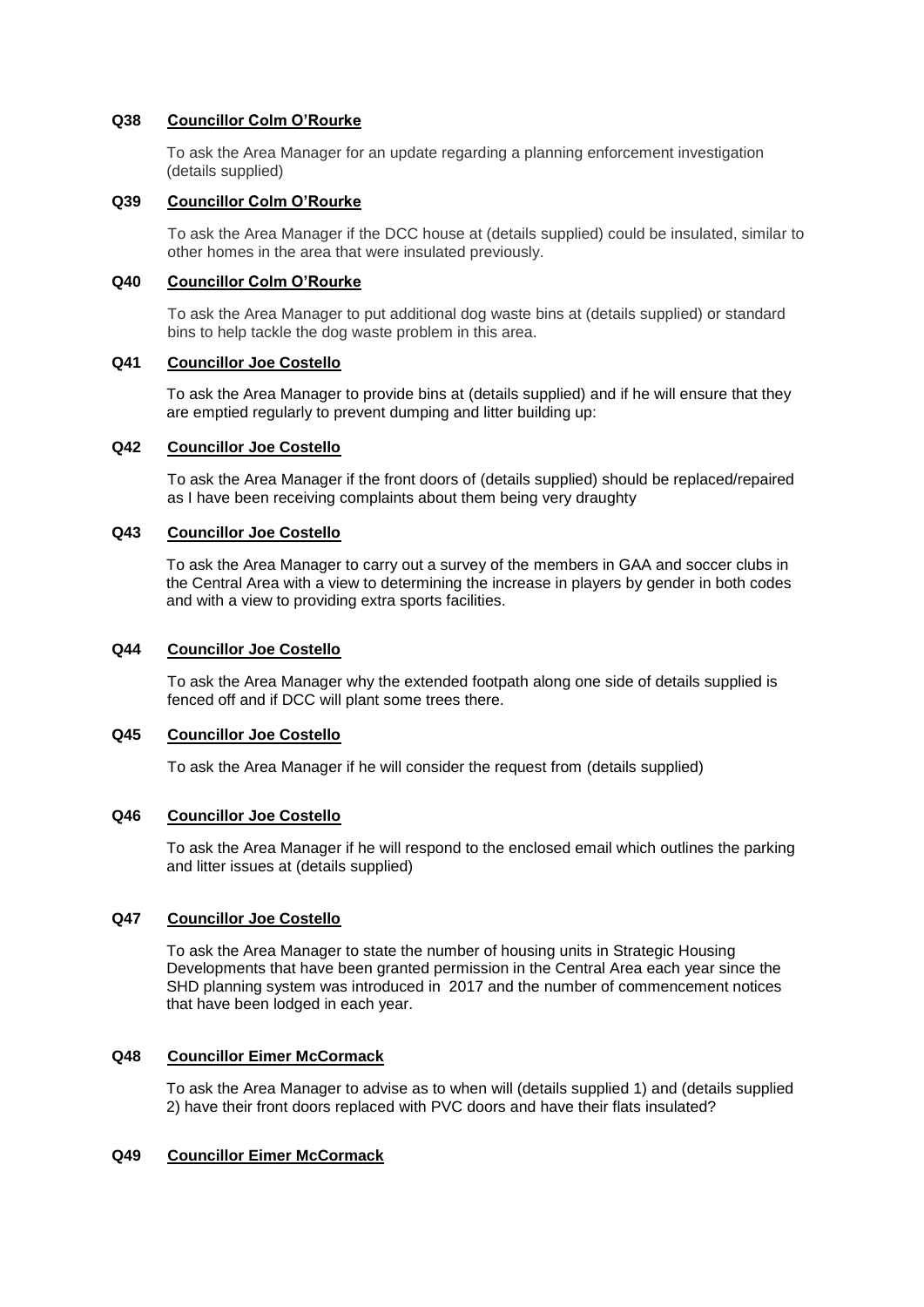Can the Area Manager report on plans to repair the footpath outside (details supplied). The path is a clear trip hazard and needs attention urgently.

# **Q50 Councillor Eimer McCormack**

To ask the Area Manager to provide an update on the plan and design for the greenway between (details supplied)

### **Q51 Councillor Cat O'Driscoll**

To ask the Area Manager to engage with Waterways Ireland to erect 'Keep dogs on leads' signs at points on the Royal Canal particularly between Cross Guns Bridge and Binns bridge. There have been a number of incidents involving dogs attacking canal wildlife such as swans.

### **Q52 Councillor Cat O'Driscoll**

To ask the Area Manager to prioritise the cul de sac of (details supplied) for cleaning as the residents are negatively impacted by the regular depositing of litter and human waste.

### **Q53 Councillor Cat O'Driscoll**

To ask the Area Manager to realign the no dumping signs on (details supplied) which are not visible and dumping continues to be a persistent issue there.

### **Q54 Councillor Cat O'Driscoll**

To ask the Area Manager to address the trip hazard outside (details supplied) which was filled in previously but the temporary filling material has degraded and the path is once again dangerous.

### **Q55 Councillor Cat O'Driscoll**

To ask the Area Manager to urgently address the dangerous pothole outside (details supplied)

# **Q56 Councillor Janet Horner**

To ask the Area Manager for details of the drug related intimidation work funded by the NEIC?

#### **Q57 Councillor Janet Horner**

To as the Area Manager to include the section of (details supplied) for resurfacing where the potholes present a very dangerous hazard to people cycling at the moment?

### **Q58 Councillor Janet Horner**

To ask the Area Manager to install CCTV cameras along (details supplied) to deter and catch illegal dumping?

### **Q59 Councillor Janet Horner**

To ask the Area Manager to install CCTV cameras at the corner of (details supplied) to deter and catch illegal dumping?

### **Q60 Councillor Janet Horner**

To ask the Area Manager to weed (details supplied)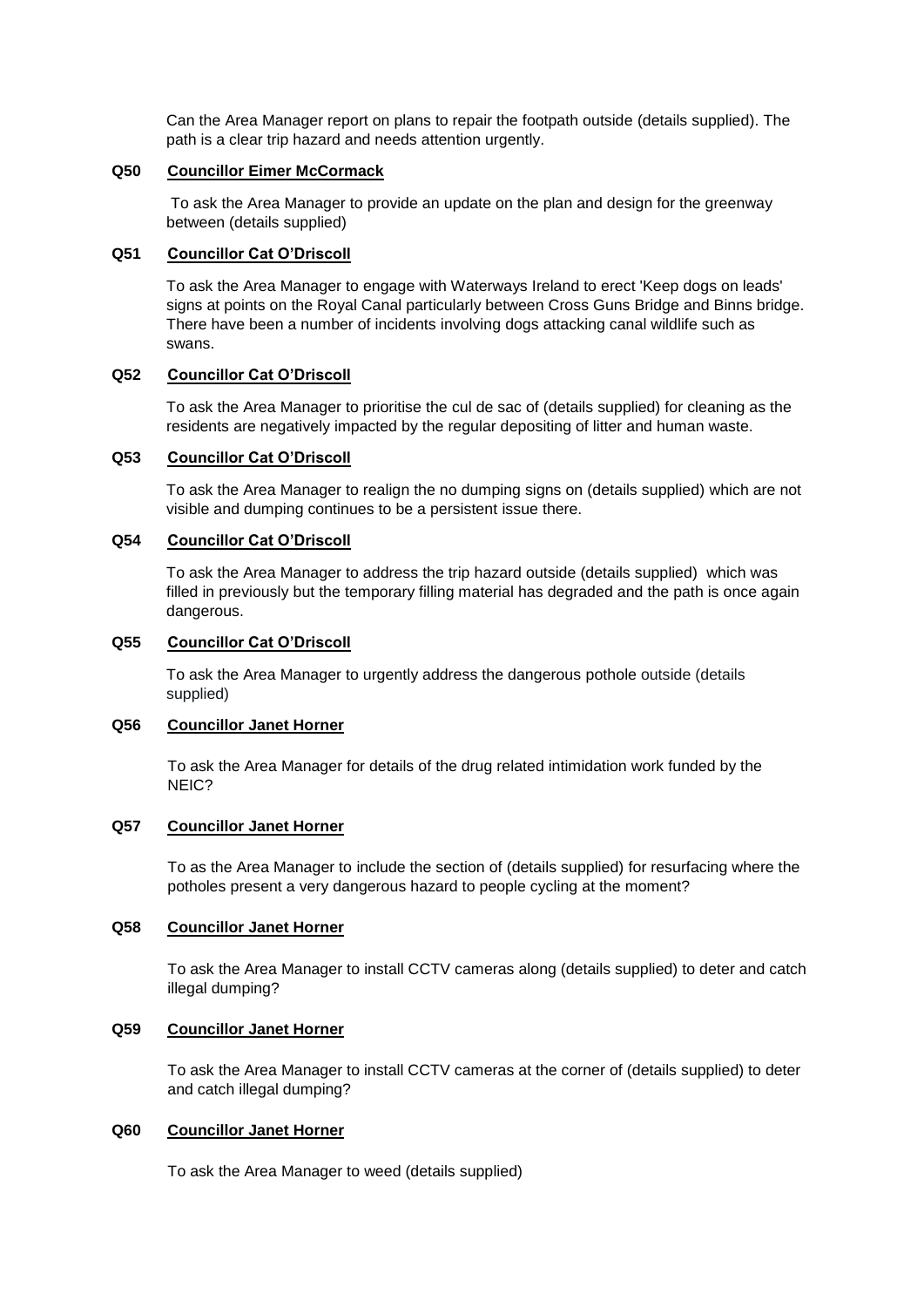#### **Q61 Councillor Janet Horner**

To ask the Area Manger if a school zone on (details supplied) and if so, what the timeline for delivery will be?

#### **Q62 Councillor Janet Horner**

To ask the Area Manager to identify additional locations to install additional bins along (details supplied). Dogwalkers are complaining about having very few places to put their waste.

#### **Q63 Councillor Janet Horner**

To ask the Area Manager to make the ramps along (details supplied) continuous to stop speeding? Currently the cars just go between the ramps and continue at significant speed.

#### **Q64 Councillor Joe Costello**

To ask the Area Manager if he can determine if the work that is taking place at (details supplied) is covered by Planning Regulations.

# **Q65 Councillor Cieran Perry**

After a '1 in 100 year' storm event (36mm/hr) in the (details supplied) in 2008 two swales were constructed in (details supplied). To ask the Area Manager on how many occasions since 2008 have we had a similar '1 in 100 year' storm event and has any house flooding been reported during such events?

#### **Q66 Councillor Cieran Perry**

To ask the Area Manager to confirm whether a reply was received from the Department of Health regarding Q.55 to the March 2022 Central Area Committee meeting concerning the dispute with the (details supplied)

#### **Q67 Councillor Cieran Perry**

To ask the Area Manager can Roads Maintenance review the condition of (details supplied). There are two dangerous dips in the road which require repair. Can these repairs be included in the current programme of works?

### **Q68 Councillor Cieran Perry**

To ask the Area Manager, in relation to Bin Declaration letters, to answer the following questions?

- a) What areas have been targeted?
- B) How many letters have been issued, per month, for the last 6 months?
- c) How many responses, per month, have been received?
- d) Were all responses in compliance?

e) What follow up has taken place in relation to those who didn't respond or weren't in compliance?

# **Q69 Councillor Cieran Perry**

To ask the Area Manager to provide an update on the following outstanding maintenance issues in the (details supplied)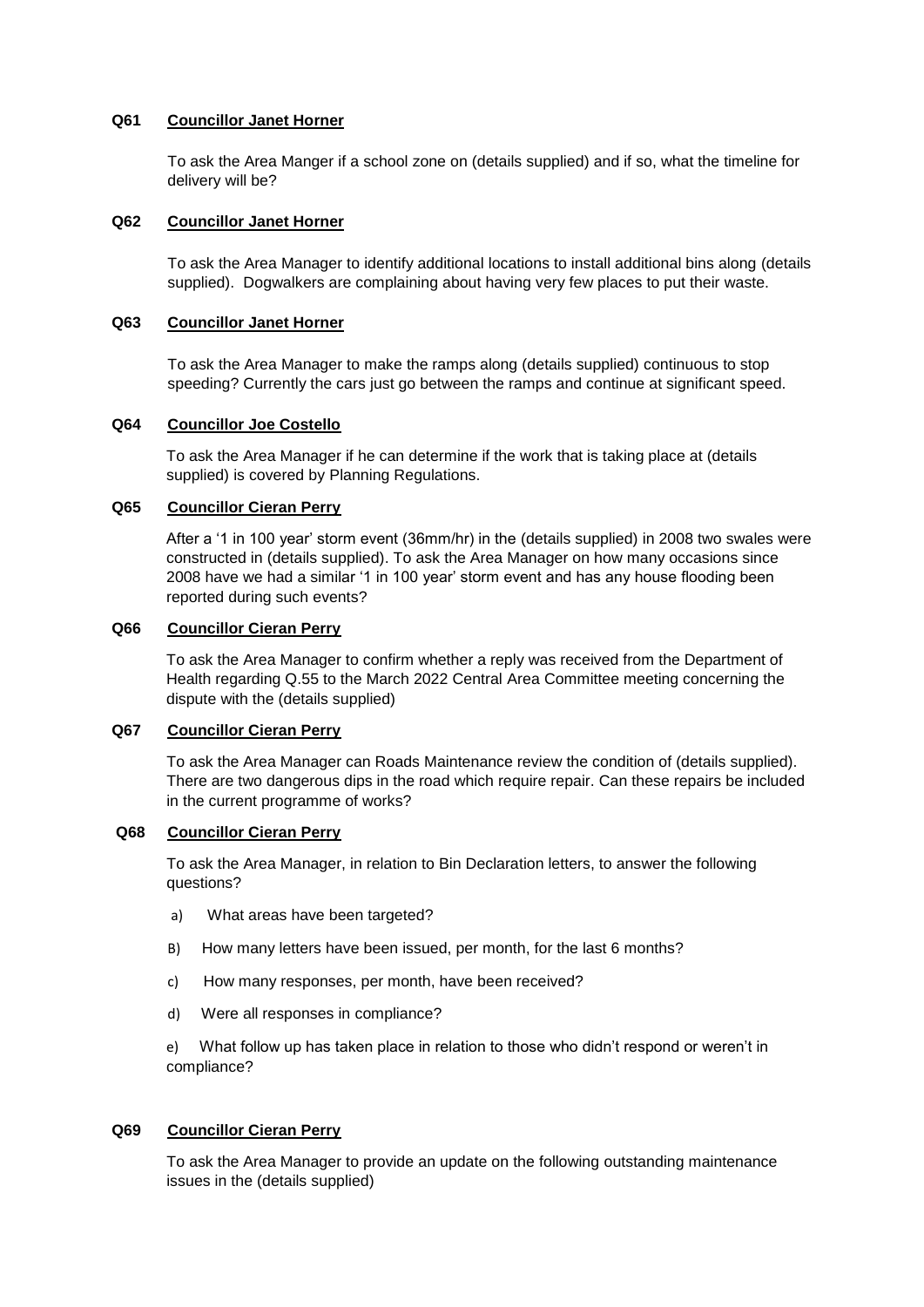- a) Installation of new fire escape route
- b) Main front & back doors to be replaced or at a minimum, to have secure locks installed.

c) Individual apartment front doors require secure locks installed as the current locks are insecure

- d) Fire extinguishers out of date and required to be replaced.
- e) Dampness insulation in lower apartments
- f) Repair/replacement of bannisters/ balustrades
- g) Replacement of benches which were removed from common area
- h) Tree pruning for security

### **Q70 Councillor Cieran Perry**

To ask the Area Manager what are the plans to fill the (details supplied)

# **Q71 Councillor Ray McAdam**

To ask the Area Manager to arrange for the dishing of a footpath at the junction of (details supplied); and if he will make a statement on the matter?

# **Q72 Councillor Ray McAdam**

To ask the Area Manager to provide an update on the status of (details supplied); when works are expected to begin; the timeframe for delivery; and if he will make a statement on the matter?

# **Q73 Councillor Ray McAdam**

To ask the Area Manager, notwithstanding the need to engage with the NTA, what is the feedback of the Transportation Department regarding the meeting of Central Area Councillors late last year to consider (details supplied); what proposals in response have been considered; and if he will make a statement on the matter?

### **Q74 Councillor Ray McAdam**

To ask the Area Manager to provide feedback on the (details supplied); what next steps are being considered; and if he will make a statement on the matter?

#### **Q75 Councillor Ray McAdam**

To ask the Area Manager to provide a update on the status of a housing application submitted by (details supplied); and if she will make a statement on the matter?

### **Q76 Councillor Ray McAdam**

To ask the Area Manager to provide an update on the timeframe for the completion of (details supplied); the schedule of areas to be covered; and if she will make a statement on the matter?

### **Q77 Councillor Janice Boylan**